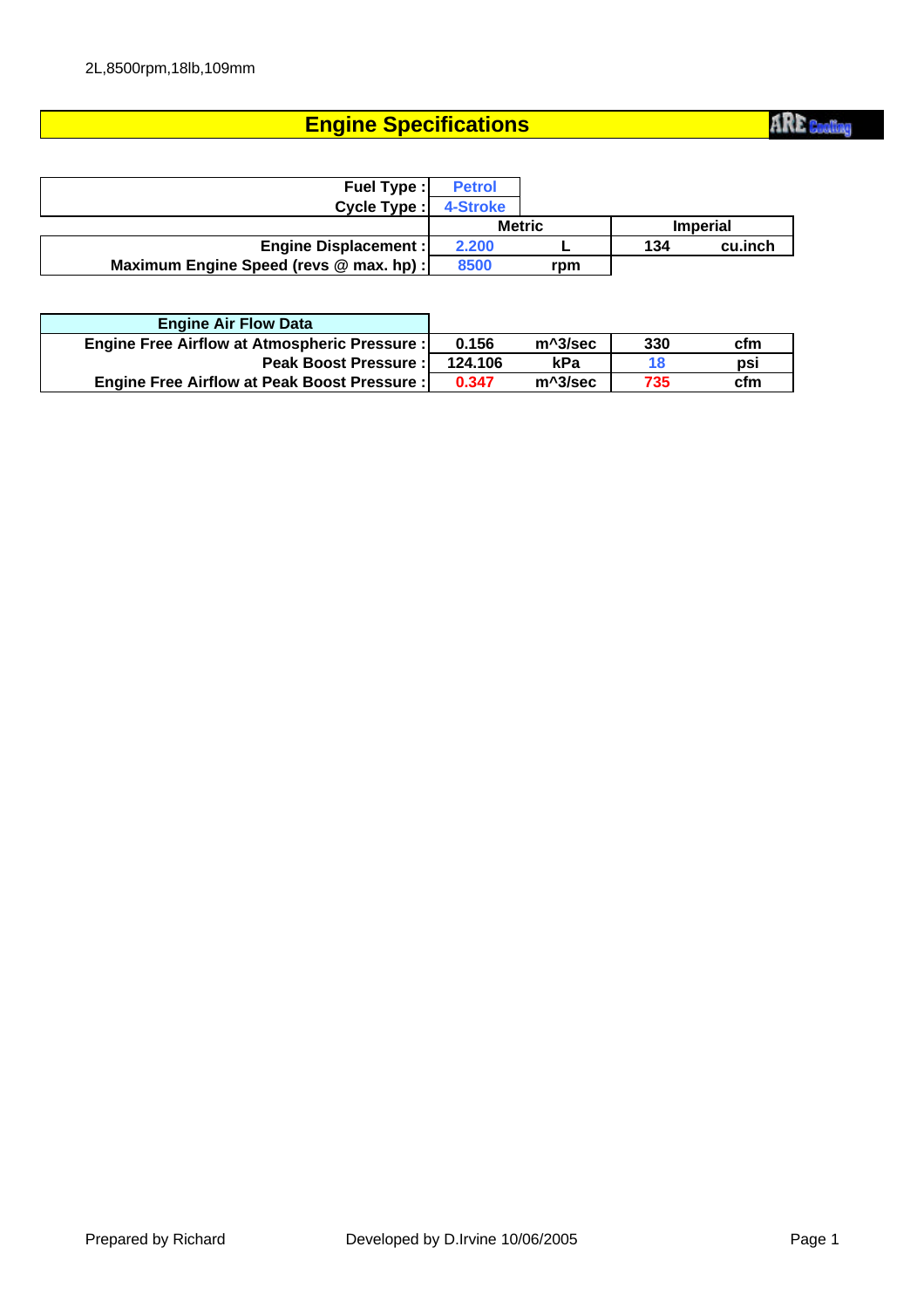|                                                       | $\sim$       |               | $\sim$<br>.                                           |
|-------------------------------------------------------|--------------|---------------|-------------------------------------------------------|
| Length:                                               | 800.0        | mm            | <b>Calculated Turbo Lag:</b><br>0.28036<br><b>sec</b> |
| <b>Calculated Volume:</b>                             | 1.825        | litres        |                                                       |
|                                                       |              |               |                                                       |
| <b>Intercooler Inlet Tank Information</b>             |              |               | <b>Load Case B</b>                                    |
| <b>Measured Volume:</b>                               | 0.001        | <b>litres</b> | <b>Engine Speed:</b><br>2500<br>rpm                   |
|                                                       |              |               | <b>Calculated Turbo Lag:</b><br>0.09532<br><b>sec</b> |
| <b>Intercooler Core Information</b>                   |              |               |                                                       |
| <b>Calculated Volume:</b>                             | 0.007        | litres        |                                                       |
|                                                       |              |               | <b>Load Case C</b>                                    |
|                                                       |              |               | <b>Engine Speed:</b><br>4500<br>rpm                   |
| <b>Intercooler Outlet Tank Information</b>            |              |               | <b>Calculated Turbo Lag:</b><br>0.05296<br><b>sec</b> |
| <b>Measured Volume:</b>                               | 0.001        | litres        |                                                       |
|                                                       |              |               |                                                       |
| ercooler Plumbing - Intercooler to Plenum Information |              |               | <b>Load Case D</b>                                    |
| Diameter:                                             | 0.1          | mm            | <b>Engine Speed:</b><br>6500<br>rpm                   |
| Length:                                               | 0.0          | mm            | <b>Calculated Turbo Lag:</b><br>0.03666<br><b>sec</b> |
| <b>Calculated Volume:</b>                             | 0.000        | litres        |                                                       |
|                                                       |              |               |                                                       |
| <b>Plenum Information</b>                             |              |               | <b>Load Case E</b>                                    |
| Plenum Shape (Round or Rectangular) :                 | <b>Round</b> |               | <b>Engine Speed:</b><br>8500<br>rpm                   |
| Diameter:                                             | 70.0         | mm            | <b>Calculated Turbo Lag:</b><br>0.02804<br><b>sec</b> |
|                                                       |              |               |                                                       |
| Length:                                               | 280.0        | mm            |                                                       |
| <b>Calculated Volume:</b>                             | 1.078        | litres        |                                                       |
|                                                       |              |               |                                                       |
| <b>Intake Runner Information</b>                      |              |               |                                                       |
| <b>Number of Intake Runners:</b>                      | 4            |               |                                                       |
| <b>Runner Shape (Round or Rectangular):</b>           | <b>Round</b> |               |                                                       |
| Diameter:                                             | 40.0         | mm            |                                                       |
|                                                       |              |               |                                                       |
| Length:                                               | 290.0        | mm            |                                                       |
| <b>Calculated Volume:</b>                             | 1.458        | litres        | <b>Est. System Volume:</b><br>4.370<br><b>litres</b>  |

|                                                         |       | Time taken |
|---------------------------------------------------------|-------|------------|
| Intercooler Plumbing - Turbo to Intercooler Information |       |            |
| Diameter:                                               | 53.9  | mm         |
| Lenath :I                                               | 800.0 | mm         |
| <b>Calculated Volume:</b>                               | 1.825 | litres     |
|                                                         |       |            |

| Intercooler Inlet Tank Information |       |        |
|------------------------------------|-------|--------|
| Measured Volume : I                | 0.001 | litres |
|                                    |       |        |

| Intercooler Core Information |       |        |
|------------------------------|-------|--------|
| <b>Calculated Volume:</b>    | 0.007 | litres |
|                              |       |        |

| Intercooler Outlet Tank Information |        |
|-------------------------------------|--------|
| <b>Measured Volume:</b>             | litres |

| Intercooler Plumbing - Intercooler to Plenum Information |       |        |
|----------------------------------------------------------|-------|--------|
| Diameter:                                                | 0.1   | mm     |
| Length :                                                 | 0.0   | mm     |
| <b>Calculated Volume:</b>                                | 0.000 | litres |

|      |              | Pienum information                    |
|------|--------------|---------------------------------------|
|      | <b>Round</b> | Plenum Shape (Round or Rectangular) : |
| m    | 70.0         | Diameter:                             |
|      |              |                                       |
| m    | 280.0        | Length:                               |
| litr | 1.078        | <b>Calculated Volume:</b>             |
|      |              |                                       |

 $\mathcal{L}_{\rm{max}}$  .

 $2L,8$ F

#### **Minimum Turbo Lag at Selected Load Case ARE Cooling** E Cooling ARE Cooling

**Time taken for a charge air molecule to travel Inlet tract:**

| mation       |         |       | <b>Load Case A</b>                       |
|--------------|---------|-------|------------------------------------------|
| Diameter : I | 53.9    | mm    | <b>Engine Speed:</b><br>850<br>rpm       |
| Lenath:      | 800.0   | mm    | Calculated Turbo Lag :<br>0.28036<br>sec |
| - - - -      | - - - - | $- -$ |                                          |

| <b>Load Case B</b>    |         |     |  |  |  |
|-----------------------|---------|-----|--|--|--|
| <b>Engine Speed:</b>  | 2500    | rpm |  |  |  |
| Calculated Turbo Lag: | 0.09532 | sec |  |  |  |

| <b>Load Case C</b>     |         |     |  |  |
|------------------------|---------|-----|--|--|
| <b>Engine Speed:</b>   | 4500    | rpm |  |  |
| Calculated Turbo Lag : | 0.05296 | sec |  |  |

| <b>Load Case D</b>     |         |     |  |  |
|------------------------|---------|-----|--|--|
| <b>Engine Speed:</b>   | 6500    | rpm |  |  |
| Calculated Turbo Lag : | 0.03666 | sec |  |  |

| <b>Load Case E</b>     |         |     |  |  |
|------------------------|---------|-----|--|--|
| <b>Engine Speed:</b>   | 8500    | rpm |  |  |
| Calculated Turbo Lag : | 0.02804 | sec |  |  |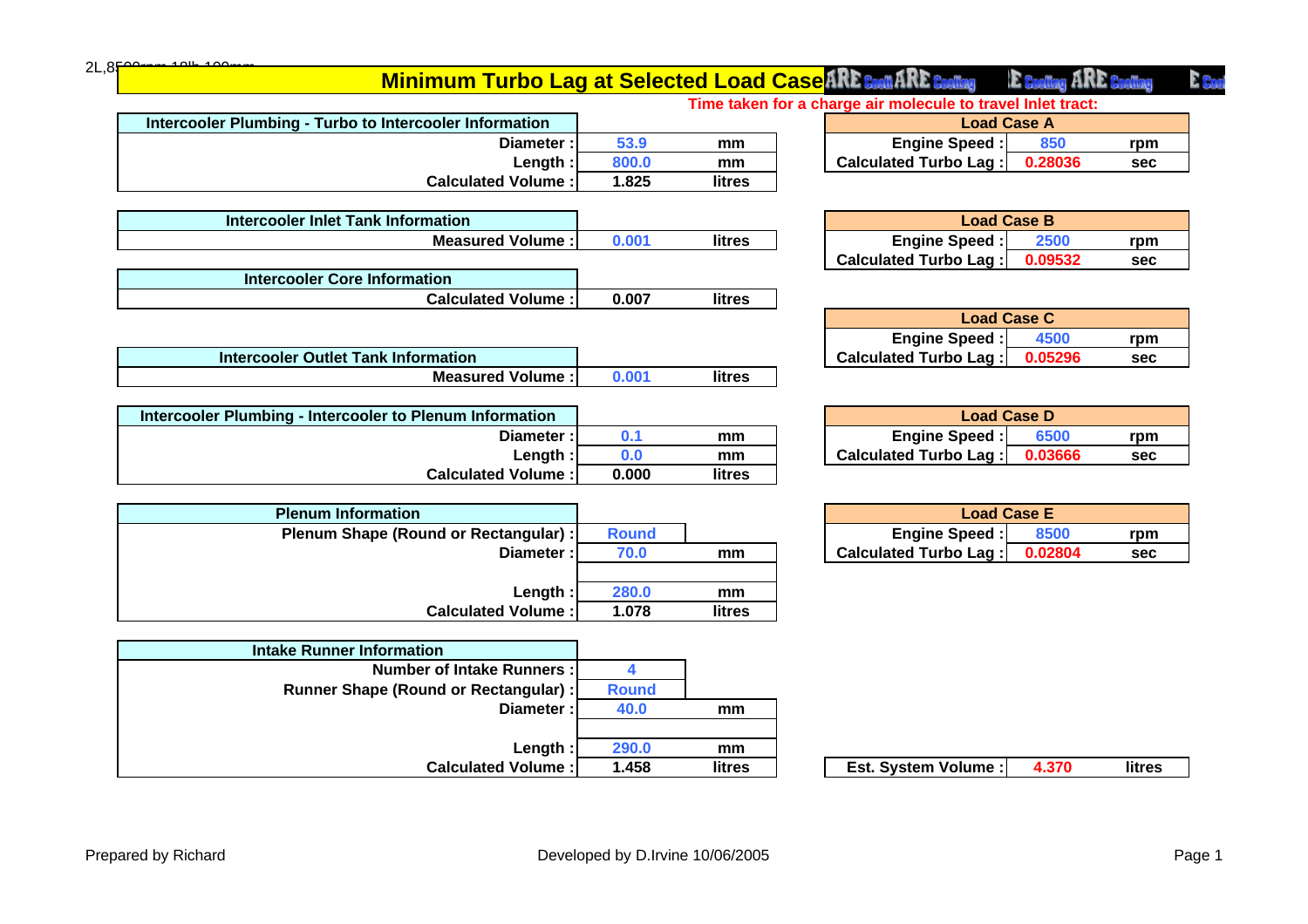# **Intercooler Structure Design**

**ARE** Cooling

| <b>Tube Data</b>                     |        |                  |
|--------------------------------------|--------|------------------|
| Tube Width :I                        | 146.0  | mm               |
| Tube Depth:                          | 8.0    | mm               |
| Tube Cross-sectional Area:           | 727.02 | mm <sup>^2</sup> |
| Tube Surface Area per Lineal Metre : | 987440 | mm <sup>^2</sup> |
| Tube Spacing:                        | 8.0    | mm               |

| <b>Side Band Data</b> |     |    |
|-----------------------|-----|----|
| Side Band Thickness:  | 3.0 | mm |
| Number of Side Bands: |     |    |

| <b>Intercooler Structure Size</b>                    |          |       |
|------------------------------------------------------|----------|-------|
| Intercooler Core Height:                             | 278      | mm    |
| Intercooler Core Length:                             | 305      | mm    |
| <b>Number of Tubes per Core:</b>                     | 17       |       |
|                                                      |          |       |
| Total Cross-sectional Area for Engine Airflow:       | 0.012359 | $m^2$ |
| <b>Equivalent Diameter:</b>                          | 125.4    | mm    |
|                                                      |          |       |
| Total Tube Surface Area for Engine Airflow Contact : | 5.119876 | $m^2$ |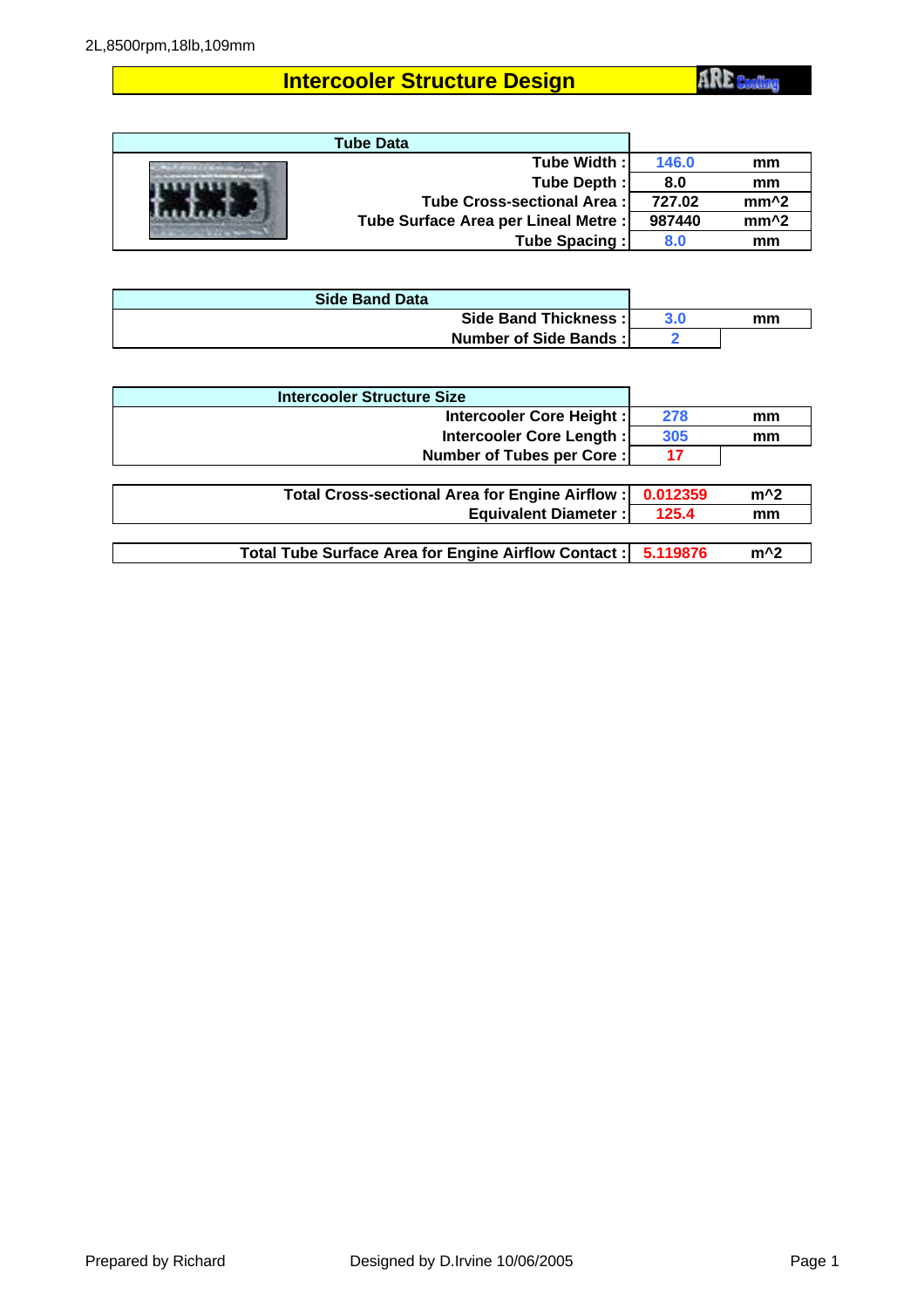| Length:<br><b>Calculated Volume:</b>  | 380.0<br>4.663 | mm<br>litres |                                      |        |
|---------------------------------------|----------------|--------------|--------------------------------------|--------|
|                                       |                |              |                                      |        |
| <b>Intake Runner Information</b>      |                |              |                                      |        |
| <b>Number of Intake Runners:</b>      | 4              |              |                                      |        |
| Runner Shape (Round or Rectangular) : | <b>Round</b>   |              |                                      |        |
| Diameter:                             | 42.5           | mm           |                                      |        |
| Length:                               | 190.0          | mm           |                                      |        |
| <b>Calculated Volume:</b>             | 1.078          | litres       | <b>Est. System Volume:</b><br>16.576 | litres |
|                                       |                |              |                                      |        |

| Length:                               | 100.0        | mm     | Calculated Turbo Lag :<br>0.11266<br><b>sec</b> |
|---------------------------------------|--------------|--------|-------------------------------------------------|
| <b>Calculated Volume:</b>             | 0.286        | litres |                                                 |
|                                       |              |        |                                                 |
| <b>Plenum Information</b>             |              |        | <b>Load Case E</b>                              |
| Plenum Shape (Round or Rectangular) : | <b>Round</b> |        | 8500<br><b>Engine Speed:</b><br>rpm             |
| Diameter:                             | 125.0        | mm     | Calculated Turbo Lag :<br>0.08615<br><b>sec</b> |
|                                       |              |        |                                                 |

| <b>Intercooler Plumbing - Intercooler to Plenum Information</b> |       |        |
|-----------------------------------------------------------------|-------|--------|
| Diameter:                                                       | 60.3  | mm     |
| Length:                                                         | 100.0 | mm     |
| <b>Calculated Volume:</b>                                       | 0.286 | litres |

|                                            |     |        | <b>Engine Speed : </b>         | юu | rpm |
|--------------------------------------------|-----|--------|--------------------------------|----|-----|
| <b>Intercooler Outlet Tank Information</b> |     |        | Turbo Lag<br><b>Calculated</b> |    | sec |
| <b>Measured Volume</b>                     | 150 | litres |                                |    |     |
|                                            |     |        |                                |    |     |

| 3.770 | litres                    |
|-------|---------------------------|
|       |                           |
|       | <b>Calculated Volume:</b> |

| $\text{-}$ ength:                  | 210.0 | mm     | Calculated Turbo Lag :<br>0.86155<br>sec |
|------------------------------------|-------|--------|------------------------------------------|
| <b>Calculated Volume:</b>          | 0.479 | litres |                                          |
|                                    |       |        |                                          |
| Intercooler Inlet Tank Information |       |        | <b>Load Case B</b>                       |
| .<br>__                            | _____ | ---    | __<br>_____<br>$\sim$                    |

| <u>MERCOORE MIRE TANK INTOITITATION</u> |        |
|-----------------------------------------|--------|
| <b>Measured Volume:</b>                 | litres |
|                                         |        |

| Intercooler Inlet Tank Information |       |        |
|------------------------------------|-------|--------|
| <b>Measured Volume:</b>            | 3.150 | litres |

**Intercooler Plumbing - Turbo to Intercooler Information**

| <b>Measured Volume :</b> I          | 3.150 | litres |
|-------------------------------------|-------|--------|
|                                     |       |        |
| <b>Intercooler Core Information</b> |       |        |
|                                     |       |        |

| <b>Measured Volume:</b> | 3.150 | litres | <b>Engine Speed:</b>   | 2500    | rpm |  |
|-------------------------|-------|--------|------------------------|---------|-----|--|
|                         |       |        | Calculated Turbo Lag : | 0.29293 | sec |  |
| on                      |       |        |                        |         |     |  |
| l · amulaW hateluale'   | 3 770 | litrae |                        |         |     |  |

**Time taken for a charge air molecule to travel Inlet tract:**

**Diameter : 53.9 mm 850 rpm Engine Speed :**

**Minimum Turbo Lag at Selected Load Case ARE Coat ARE Coating** 

| <b>Load Case C</b>                  |         |     |  |  |  |
|-------------------------------------|---------|-----|--|--|--|
| <b>Engine Speed:</b><br>4500<br>rpm |         |     |  |  |  |
| Calculated Turbo Lag :              | 0.16274 | sec |  |  |  |

Load Case A<br>**ipeed** : 850

E Cooling ARE Cooling

E Bas

| rmation    |         |       | <b>Load Case D</b>                             |
|------------|---------|-------|------------------------------------------------|
| Diameter : | 60.3    | mm    | <b>Engine Speed:</b><br>6500<br>rɒm            |
| Length:    | 100.0   | mm    | <b>Calculated Turbo Lag:</b><br>0.11266<br>sec |
| ----       | - - - - | $- -$ |                                                |

|              |              |    | <b>Load Case E</b>            |      |     |  |  |
|--------------|--------------|----|-------------------------------|------|-----|--|--|
| tangular) :  | <b>Round</b> |    | <b>Engine Speed:</b>          | 8500 | rpm |  |  |
| Diameter : I | 125.0        | mm | Calculated Turbo Lag: 0.08615 |      | sec |  |  |

| epared by Richard |  |  |
|-------------------|--|--|
|-------------------|--|--|

 $2L,85$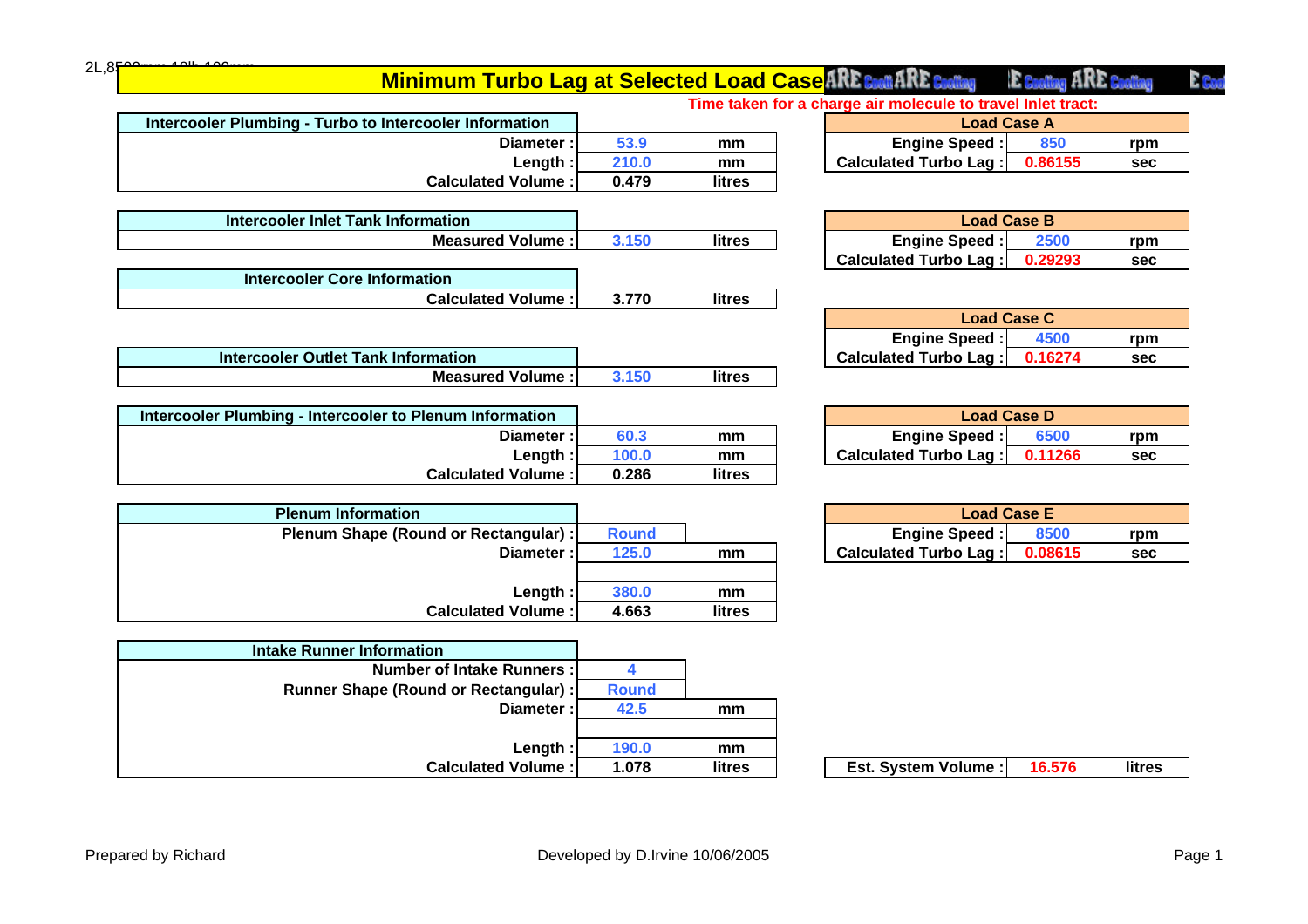# **Intercooler Structure Design**

**ARE** Cooling

| <b>Tube Data</b>                     |        |                  |
|--------------------------------------|--------|------------------|
| Tube Width :I                        | 146.0  | mm               |
| Tube Depth:                          | 8.0    | mm               |
| Tube Cross-sectional Area:           | 727.02 | mm <sup>^2</sup> |
| Tube Surface Area per Lineal Metre : | 987440 | mm <sup>^2</sup> |
| Tube Spacing:                        | 8.0    | mm               |

| <b>Side Band Data</b> |     |    |
|-----------------------|-----|----|
| Side Band Thickness:  | 3.0 | mm |
| Number of Side Bands: |     |    |

| <b>Intercooler Structure Size</b>                    |           |       |
|------------------------------------------------------|-----------|-------|
| Intercooler Core Height:                             | 278       | mm    |
| Intercooler Core Length:                             | 610       | mm    |
| <b>Number of Tubes per Core:</b>                     | 17        |       |
|                                                      |           |       |
| Total Cross-sectional Area for Engine Airflow:       | 0.012359  | $m^2$ |
| <b>Equivalent Diameter:</b>                          | 125.4     | mm    |
|                                                      |           |       |
| Total Tube Surface Area for Engine Airflow Contact : | 10.239753 | $m^2$ |